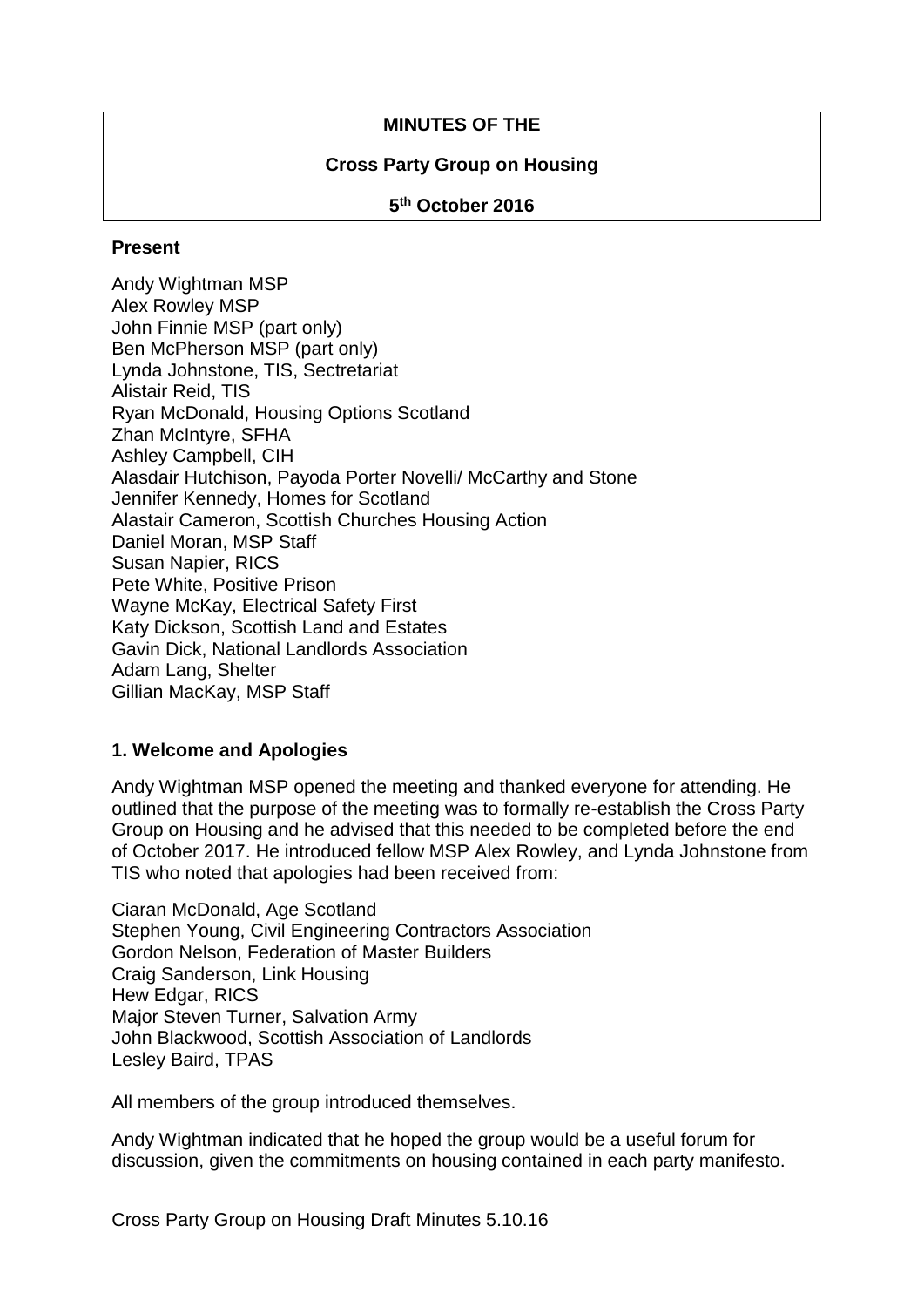# **2. Re-registration of the Cross Party Group on Housing**

### **a) Confirmation of MSP Members**

Andy Wightman noted the following MSPs had confirmed membership of the group:

Ben McPherson Bob Doris Pauline McNeill Alex Cole-Hamilton Alex Rowley

# **b) Proposal for New Non MSP Members – Individual and Organisational**

Lynda Johnstone distributed the membership list that had been used by previous CPG. She advised that she would undertake to contact organisations on the list to confirm the lead contact for the CPG. Lynda advised that at the end of the list was a note of organisation who had presented at previous meetings who could be asked to join.

Alastair Cameron noted that he would also be representing Rural Housing Scotland at the CPG.

Positive Prisons requested membership which was agreed. Also Housing Options Scotland to be invited as members.

It was also agreed, representatives from tenants from the social housing sector and private rented sector are to be invited to be members.

#### **Action: TIS to make contact with RTO Regional Network, Living Rent and Housing Options Scotland.**

Gavin Dick noted that the organisation Bellenden had changed name.

**Action: Gavin to pass relevant contacts to TIS.**

#### **c) MSP Convenor and Office Bearers**

Alex Rowley MSP and John Finnie MSP nominated Andy Wightman MSP for the role of convenor, which he duly accepted.

Andy Wightman MSP nominated Ben McPherson MSP as Vice Convenor, and Alex Rowley MSP seconded this nomination.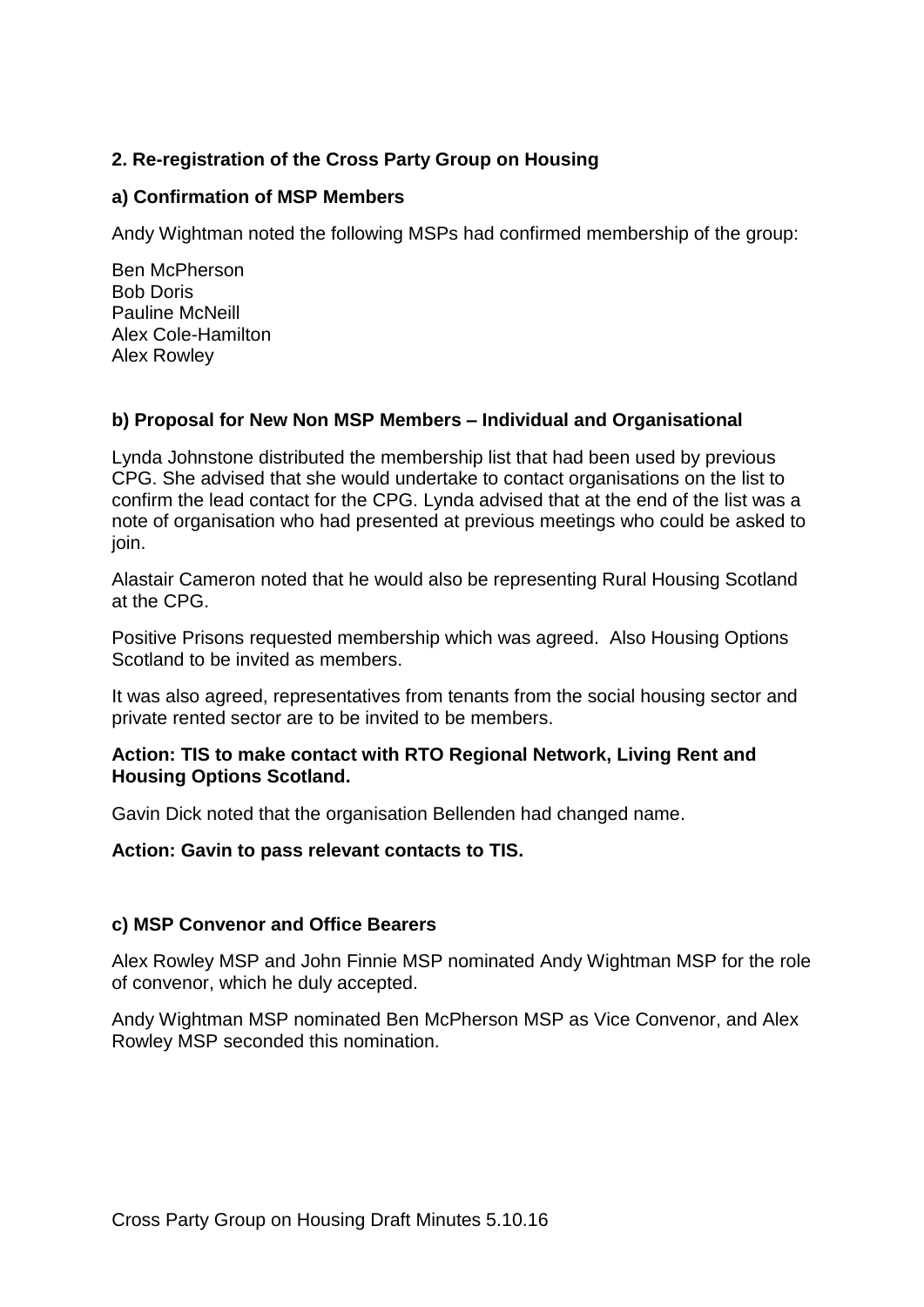# **d) Secretariat Role – Agree Organisational Responsibility**

Andy Wightman advised that TIS had carried out this role for the previous three years. He asked for nominations for the role of Secretariat. Alastair Cameron, Scottish Churches Housing Action nominated TIS remain in the position and this was seconded by Pete White from Positive Prisons. No other nominations were made, and so TIS remained in place as the Secretariat.

Andy Wightman MSP advised that the secretariat role was vital to support the group, and to support the completion of the Annual Return due in November 2016.John Finnie MSP left the meeting.

# **3. Future Cross Party Business Group**

Ben McPherson MSP joined the meeting and formally accepted the position of Vice Convenor.

Andy Wightman MSP referred members to the paper shared with group members outlining proposed topics for discussion. The following suggestions were made as areas the group could focus on:

- Issues impacting people leaving prison without secured accommodation
- Need for apprentices in the construction industry
- Ability of small and medium house builders to address the housing challenge
- Focus on residential property maintenance
- How housing is meeting the demand of older people across tenures
- Developing an all tenure approach and the economics of developments proceeding
- How will the target for affordable homes be met and does the construction industry have the ability to meet demand?
- A new target on tackling homelessness across Scotland
- Welfare reform and the impact this will have on tenants and landlords
- Fuel Poverty and Energy Efficiency
- The Planning system and the challenges they face
- Changes ahead for the private rented sector
- Issues around equalities and discrimination of Young LGBT people

Andy Wightman MSP advised that the above could be fitted into cluster groups:

- Vulnerable People and Homelessness
- The Target for Affordable Housing
- Energy Efficiency and Fuel Poverty
- Welfare reform
- Planning, Design and Development

Alex Rowley MSP raised the issue of the challenge in meeting the 50k target for affordable housing, and the number of obstacles faced.

Lynda Johnstone advised that in the previous session the CPG would take 2 presentations on linked issues, and have time for questions and comments.